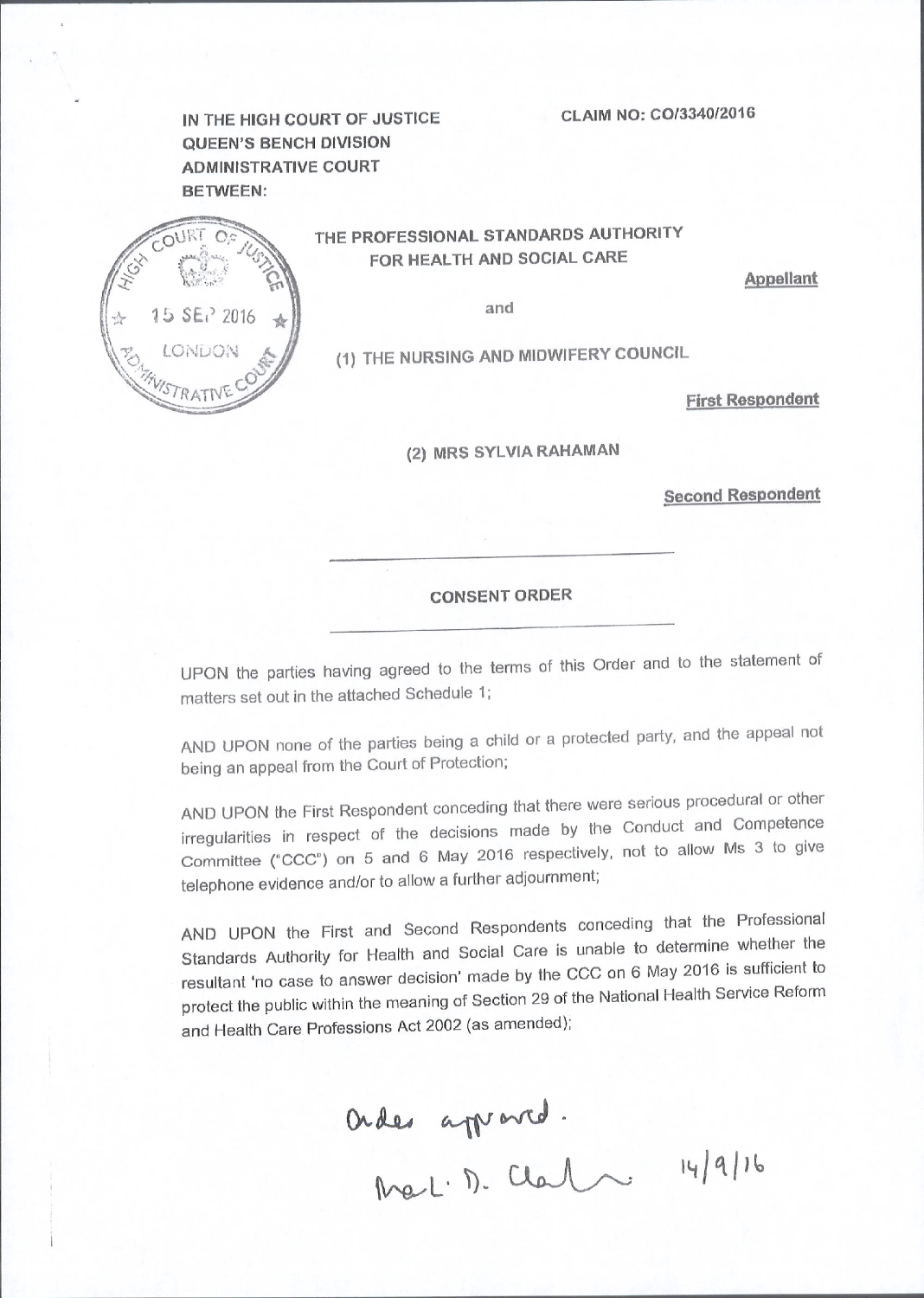### IT IS ORDERED BY CONSENT THAT:

1. The appeal is allowed.

 $\alpha$ 

- 2. The no case to answer decision is quashed.
- The First Respondent's case against the Second Respondent is to be remitted to a 3. differently constituted Panel of the CCC for reconsideration of facts, misconduct, impairmeni and sanction;
- The First Respondent is to pay the Appellant's reasonable costs of the appeal, to be assessed if not agreed. 4.
- The appeal hearing be removed from the Warned List. 5.

WE CONSENT TO AN ORDER IN THE ABOVE TERMS.

Dated this  $\iota$  *[I* $\lambda$ <sub>day</sub> of August 2016

CAPSTICKS SOLICITORS LLP

NURSING AND MIDWIFERY COUNGIL

Capsticks Solicitors LLP 1 St George's Road Wimbledon London **SW194DR** 

Solicitors for the Appellant

Royal College of Nursing 20 Cavendish Square London W1G ORN

For the Second Respondent

1<sup>ST</sup> Floor, 1 Kemble Street London WC2B 4AN

#### The First Respondent

the Court tf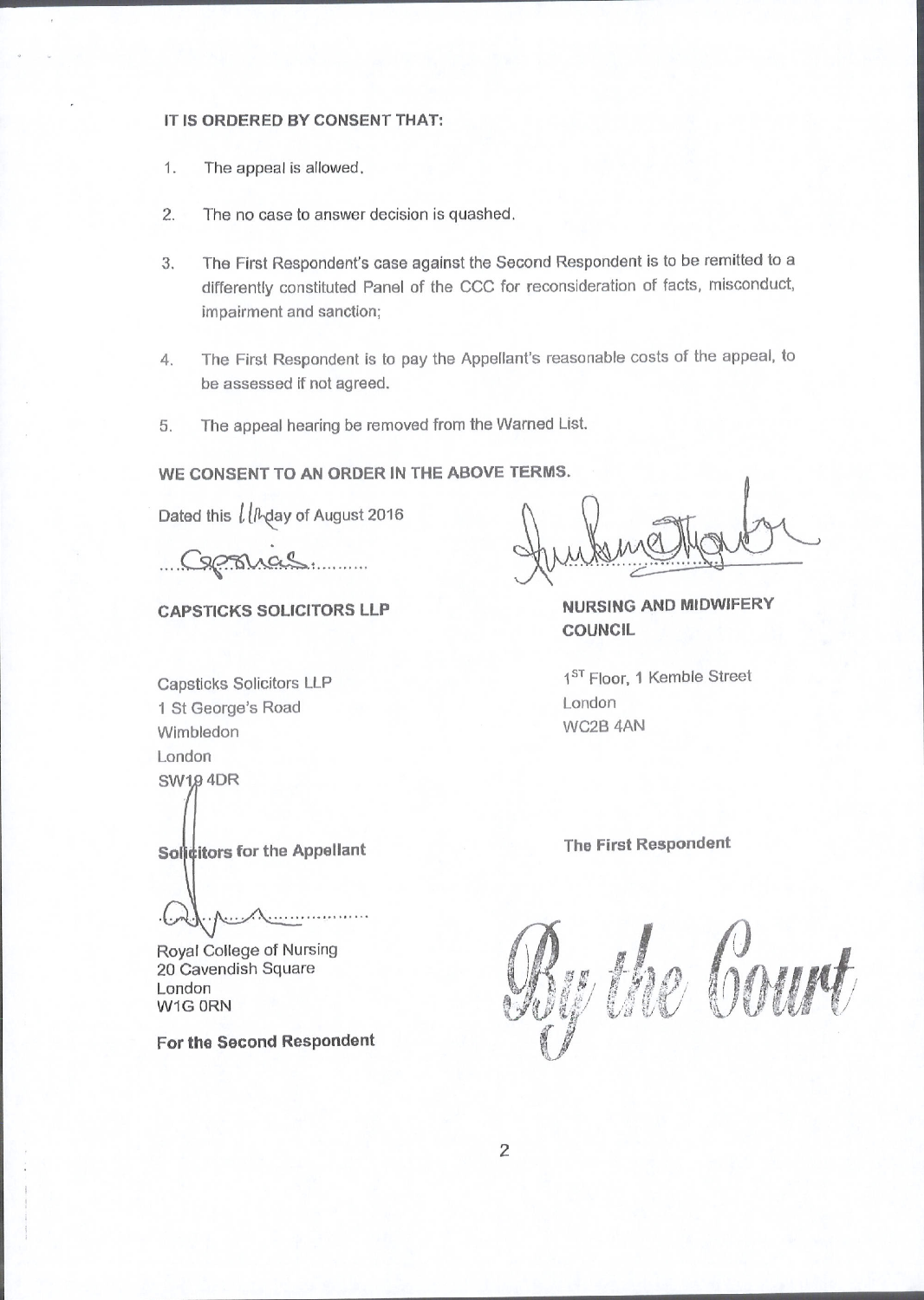#### SCHEDULE <sup>1</sup>

- 1. The Second Respondent is a registered nurse. Between 3 and 6 May 2016, a panel of the First Respondent's CCC considered an allegation that the Second Respondent's fitness to practise was impaired by reason of misconduct. On 5 May 2016, the CCC panel refused the First Respondent's application to have Ms 3's evidence heard via the telephone. On 6 May 2016, the CCC panel refused the First Respondent's application for an adjournment. The CCC panel then considered a no case to answer submission from the Second Respondent's representatives and found no case to answer.
- The Appellant appealed the decision on the grounds that there was a serious  $2.$ procedural or other irregularity in the proceedings. The Appellant is therefore unable to determine whether the decision of no case to answer is sufficient to protect the public within the meaning of section 29 of the National Health Service Reform and Health Care Professions Act 2002 (as amended). A copy of the Grounds of Appeal is attached to this Schedule as Annex 1.
- It is conceded by the First Respondent that that there has been a serious procedural or other irregularity in the proceedings for the reasons sel out in the Grounds of Appeal, with the exceplion of Ground 4. 3.
- The Second Respondent does not contest the appeal. 4.

En bourt